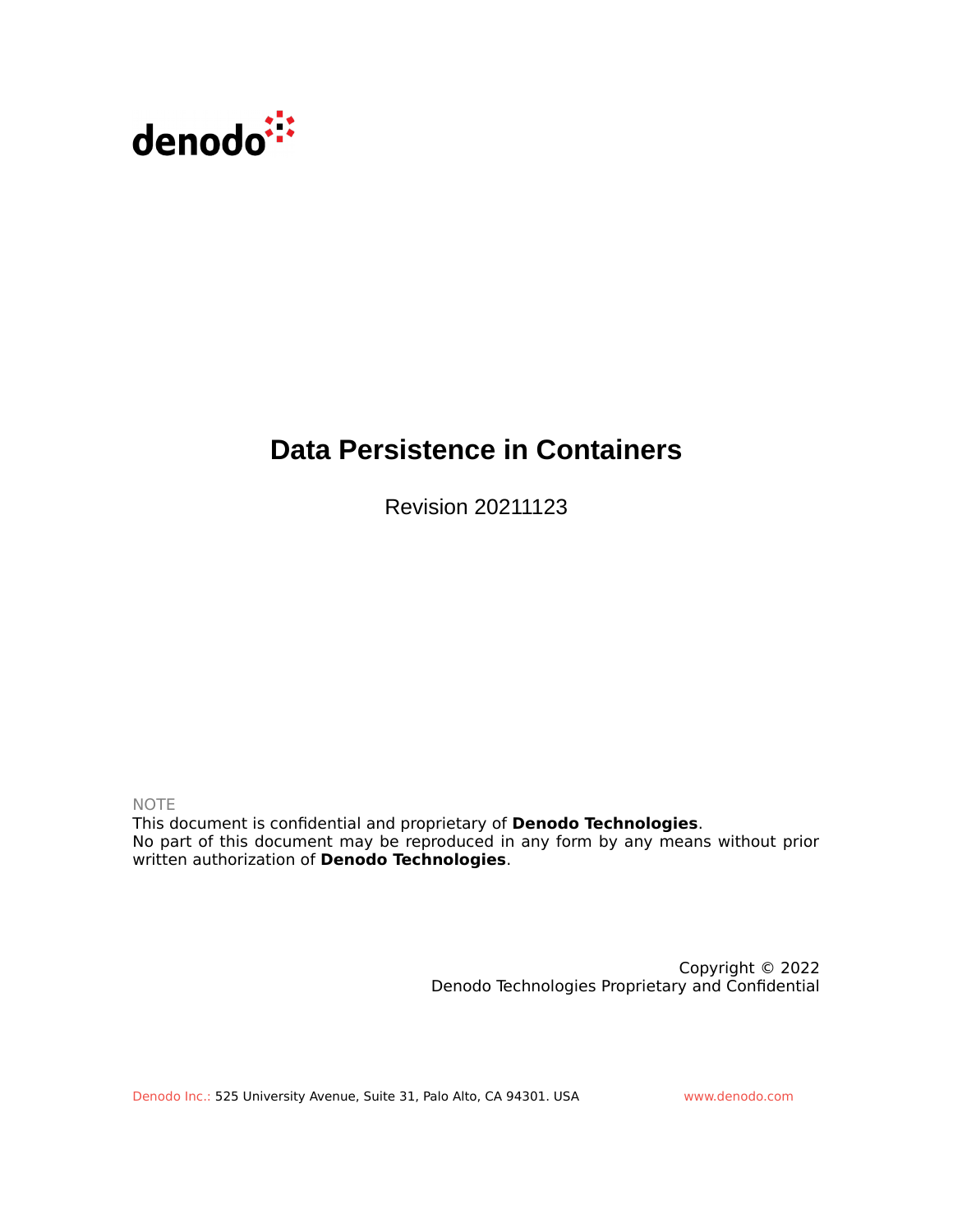

# **CONTENTS**

| 2 PERSISTING DATA IN DENODO CONTAINERS4 |  |
|-----------------------------------------|--|
|                                         |  |
|                                         |  |
|                                         |  |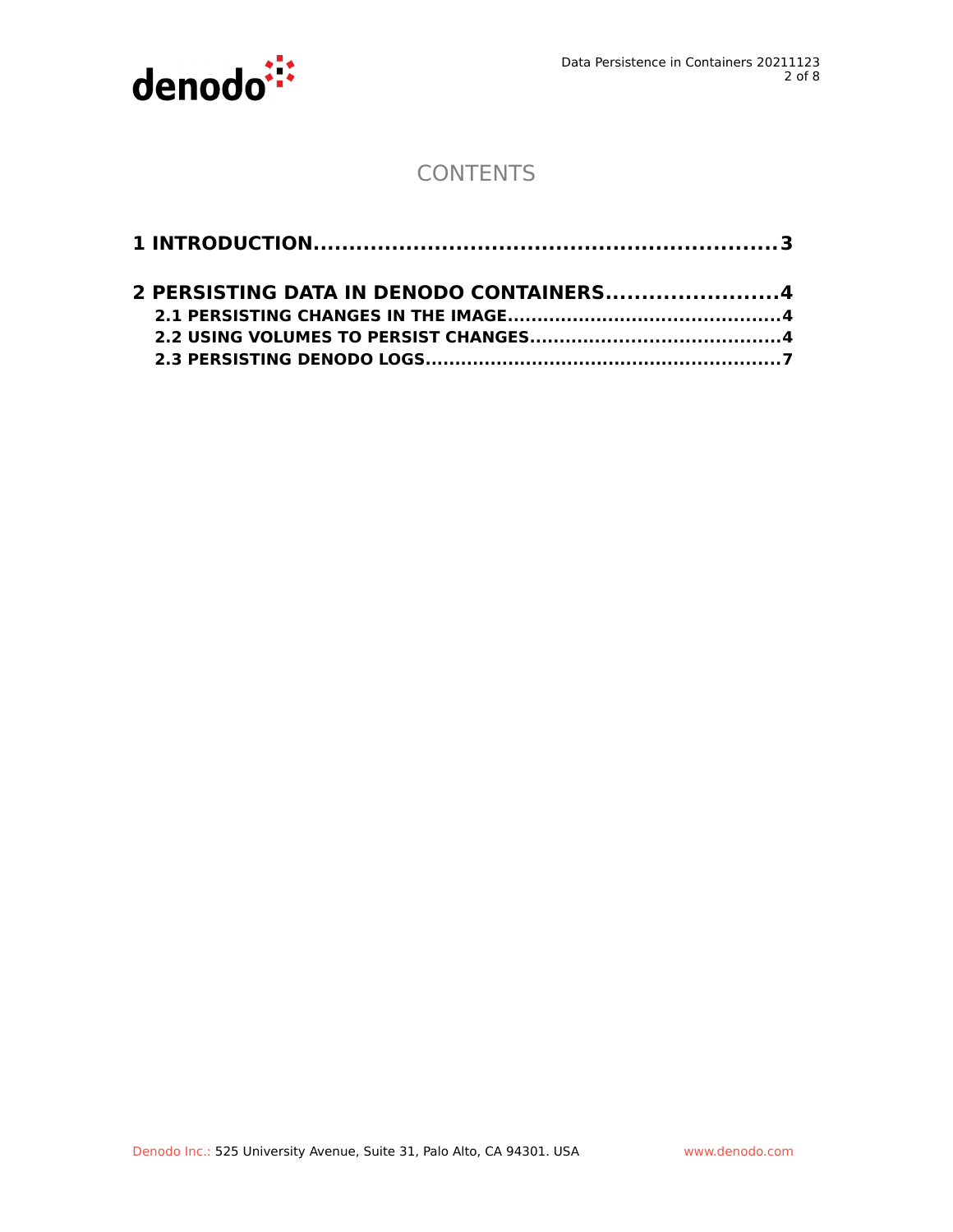

## **1 INTRODUCTION**

Containers technology is gaining a lot of popularity due to all the benefits it provides. Their efficiency, portability, and agility are making a revolution in the IT departments of many companies. However, with great power comes great responsibility, and so it is important to learn about how they work before including them in our architecture.

One of the most unexpected facts about containers is that they do not persist the data by default. Their ephemeral nature means that once the container dies and the death container is removed, the data inside the container is also gone. There are some cases where this is not a problem, for instance, if we do not expect changes in our application, or if the [Denodo metadata is stored in an external database.](https://community.denodo.com/docs/html/browse/latest/vdp/administration/server_configuration/storing_catalog_on_external_database/storing_catalog_on_external_database)

But in general, we will be interested in persisting data such as denodo metadata or custom configuration files, so the data remains available once the container dies.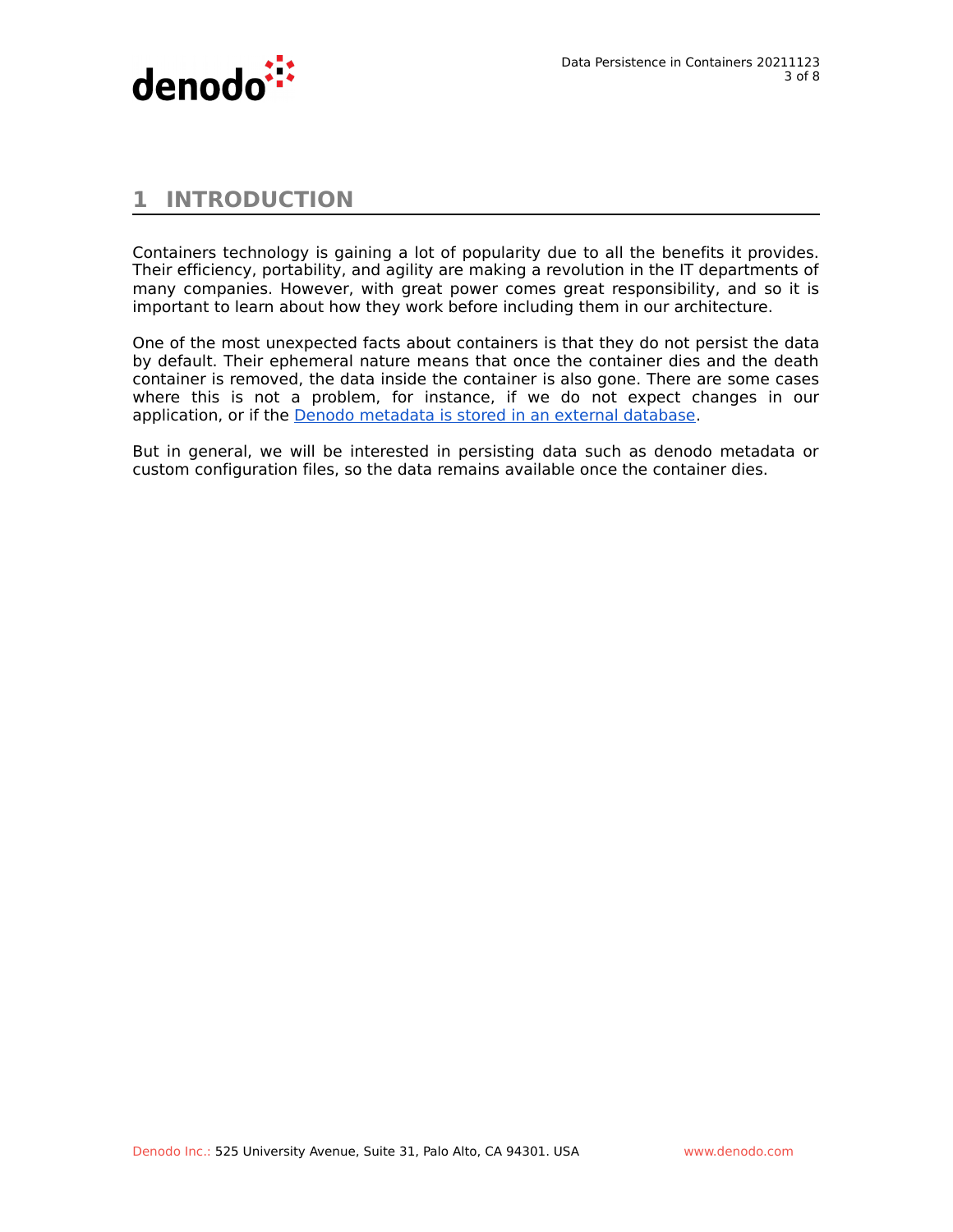

### **2 PERSISTING DATA IN DENODO CONTAINERS**

By default, the data inside the Denodo containers is not persisted. So, if we start a Denodo container and create some views, the views will be lost once the container dies. If those views have to be saved then we will need to do something about them:

- 1. We can generate a new container image containing the changed data.
- 2. We can export the views before the container dies, although this does not seem very practical.
- 3. We can use the Version Control System integration of Virtual DataPort to persist the metadata of our Denodo server.
- 4. We can mount volumes from the host in the container so the data is persisted there.

#### **2.1 PERSISTING CHANGES IN THE IMAGE**

If your denodo deployment will only have changes to its metadata during the deployment of new features then you probably want to persist the changes as part of the image, so you may benefit from the rollout and rollback functionality provided by the container management infrastructure that you could be using, like the Kubernetes deployment mechanisms.

You should also consider that data for some parts of the deployment should reside outside of the Denodo container to start with, like the user authentication database, or the database for the cache if in use.

With Docker you can create a new container image from a running container with the following commands:

```
docker stop <my-container>
docker commit <my-container> <my-image>:<my-tag>
docker start <my-container>
```
The *docker commit* creates a new Docker image with the changes in the container. This will allow you to run new containers with the same status as the container that you used to create the image. Although it is preferable to generate images with Dockerfiles, this is still a valid option to generate images in a development environment that you can later deploy in Production.

#### **2.2 USING VOLUMES TO PERSIST CHANGES**

Using volumes is the typical solution to persist data out of the container. Using volumes simplifies the management and is a good solution for development environments.

In Docker, we can add volumes in the docker run command with the option -v. For instance, in order to persist the metadata folder we can execute the following command: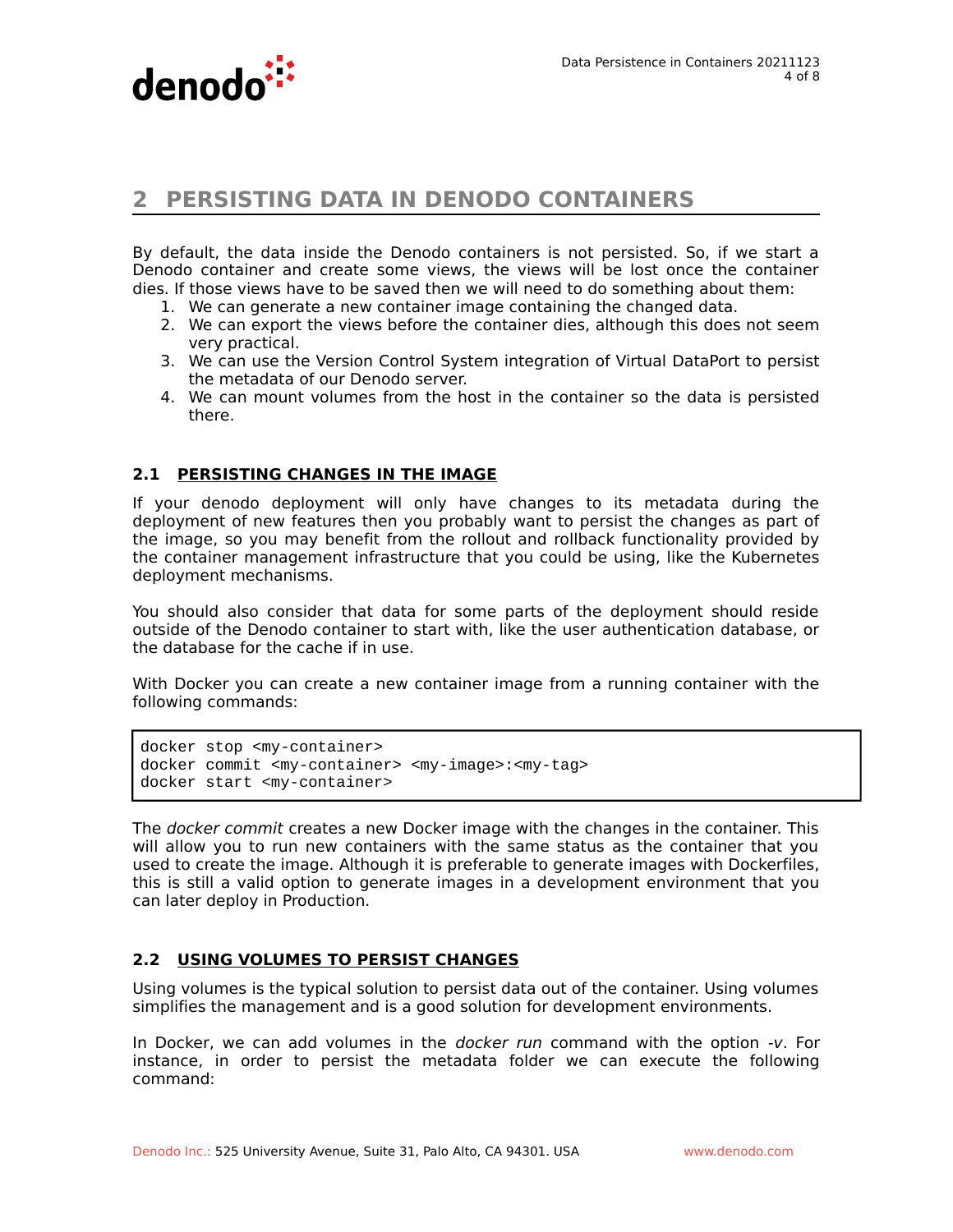

docker run -v "C:/Denodo/Metadata:/opt/denodo/metadata" denodo-platform:8.0 latest ./denodo-container-start.sh --vdpserver

So, now the question is to decide which folders from the Denodo installation folder should be persisted. Basically, there are two approaches:

- Persisting the whole /opt/denodo folder: if we want to work with Denodo as a classical installation, this option will enable that functionality.
- Selecting specific folders to persist: instead of persisting the whole folder, you can control which folders you want to persist. That way, you still can take a container-approach to work with Denodo, and save some disk.

Hence, if we take the second approach, we will need to select the folders to be persisted. In order to make the decision, we will go folder by folder and check what is being stored there. If the folder contents will not change in our environment, then that folder does not need to be persisted. Only folders whose content might change should be persisted.

For instance, the following folders are subject to change in some scenarios and may require to be persisted:

| Folder                                      | Reason                                                                                           |
|---------------------------------------------|--------------------------------------------------------------------------------------------------|
| /opt/denodo/bin                             | The Denodo scripts can be<br>regenerated after changing the JVM<br>configuration                 |
| /opt/denodo/conf                            | The configuration files of Denodo are<br>stored in this folder                                   |
| /opt/denodo/lib-external                    | Contains JDBC drivers not distributed<br>with Denodo                                             |
| /opt/denodo/lib/data-catalog-extensions     | Contains Jar libraries used by Data<br>Catalog                                                   |
| /opt/denodo/lib/scheduler-extensions        | Contains Jar libraries used by<br>Scheduler                                                      |
| /opt/denodo/lib/solution-manager-extensions | Contains Jar libraries used by<br>Solution Manager (used in Solution<br>Manager containers only) |
| /opt/denodo/logs                            | The logs are stored in this folder<br>(check the section below for more<br>information on this)  |
| /opt/denodo/metadata                        | The metadata of our Denodo servers<br>is saved in this folder                                    |
| /opt/denodo/resources/apache-tomcat         | The folder includes the configuration<br>of the embedded Tomcat                                  |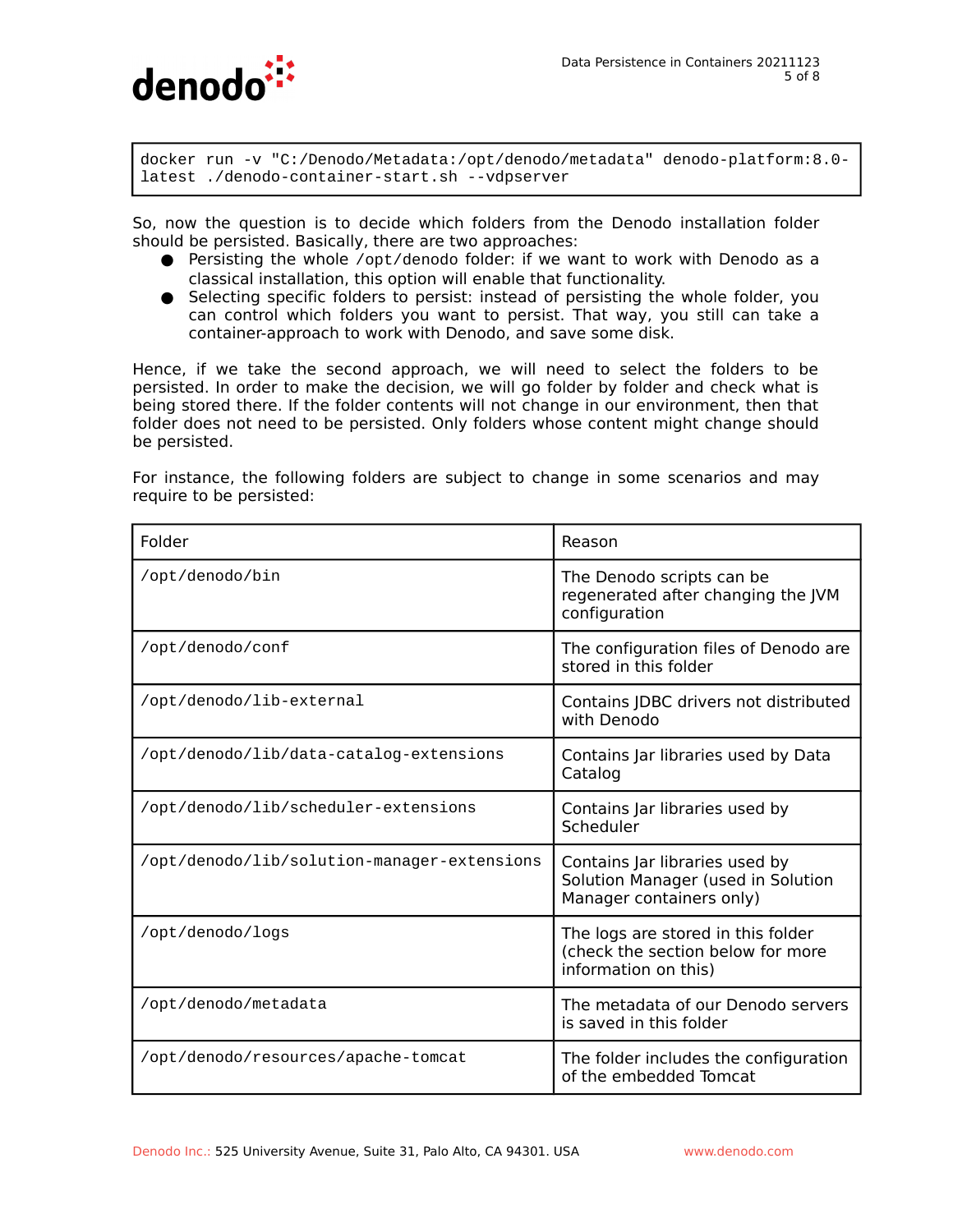

| /opt/denodo/work/arn/data/index                                                 | The indexes created with Scheduler<br>Index are stored in this folder |
|---------------------------------------------------------------------------------|-----------------------------------------------------------------------|
| /opt/denodo/extensions/thirdparty/sap-jco   Contains libraries needed by SAP BW | and SAP BI data sources                                               |

#### **2.2.1 Initialization of volumes in Kubernetes**

The volumes in Kubernetes work in a different way than in Docker. When you create a volume in Kubernetes, the volume will be created as an empty folder. In many cases, the folder where we want to mount that volume has some content in the container image, so we expect this default content to be included in the volume. For instance, if you mount a volume in the /opt/denodo/metadata path of Denodo, you will notice that it will be empty instead of including the metadata structure distributed with the Denodo Platform.

With Docker new volumes are initialized with the contents of the folder where they are mounted, so, in order to achieve the same behavior with Kubernetes volumes, you must initialize the volumes explicitly when launching for the first time the pods that will use that volume, in a way that the volumes include the expected files that were distributed with the Denodo container image.

The below YAML shows a deployment of a Denodo container that is mounting the folder /opt/denodo/metadata in a volume. Notice that without the initContainers section of the deployment, the pod will not be able to start, since with an empty metadata folder the Denodo application won't work:

```
apiVersion: apps/v1
kind: Deployment
metadata:
   name: denodo-deployment
spec:
   selector:
     matchLabels:
       app: denodo-app
   replicas: 1
   template:
     metadata:
       labels:
         app: denodo-app
     spec:
       hostname: denodo-hostname
       initContainers:
       - name: init-volume
         image: denodo-platform:8.0-latest
          command: ["/bin/sh", "-c", 'if [ -z "$(ls -A /tmp)" ]; then cp -R
/opt/denodo/metadata/* /tmp/; fi']
         volumeMounts:
           - name: metadata-volume
             mountPath: /tmp
       containers:
```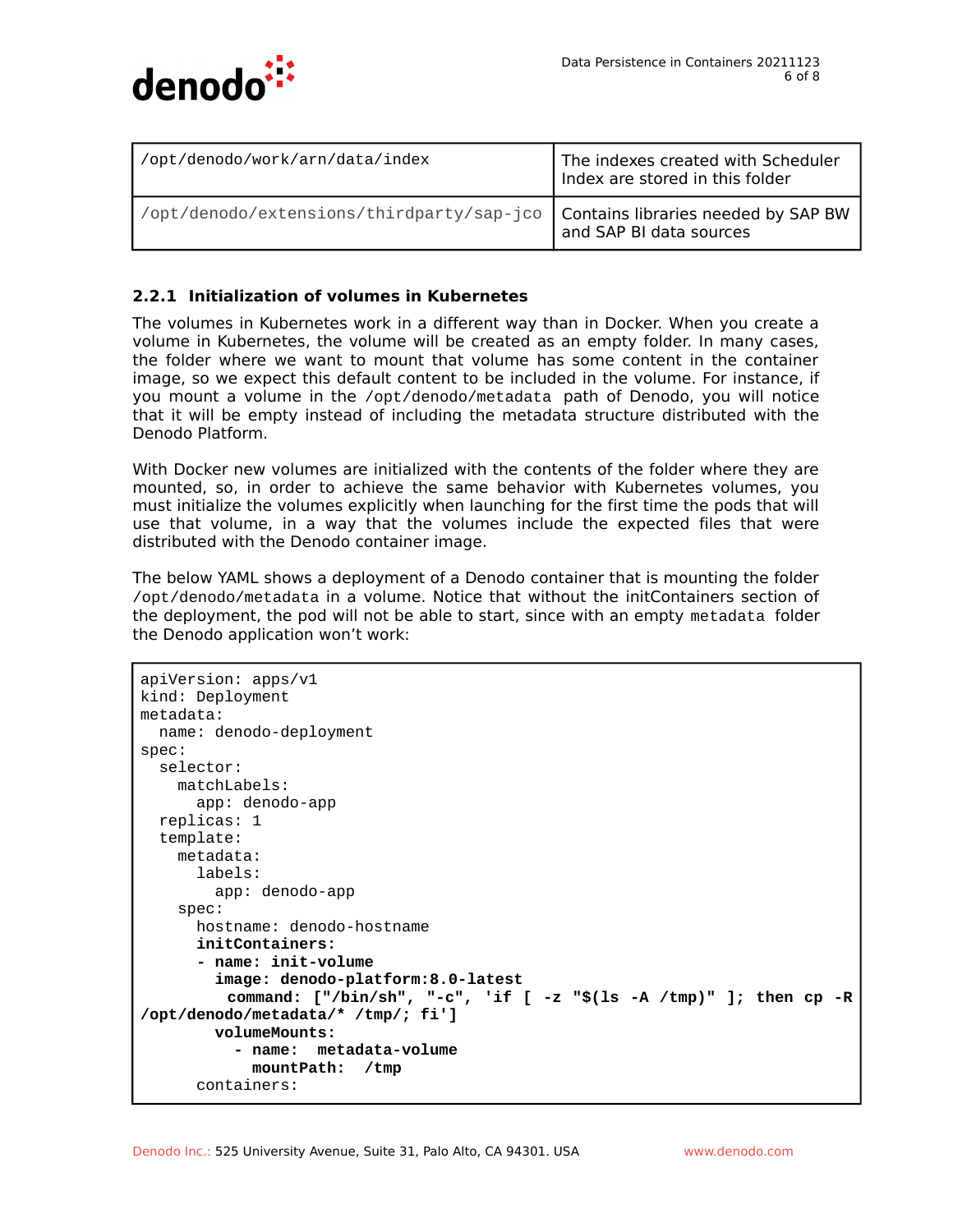

```
 - name: denodo-container
   image: denodo-platform:8.0-latest
   command: ["./denodo-container-start.sh"]
   args: ["--vqlserver"]
   ports: 
   - name: denodo-port
     containerPort: 9999
   - name: web-container
     containerPort: 9090
   volumeMounts:
   - name: config-volume
     mountPath: /opt/denodo/conf/denodo.lic
     subPath: denodo.lic
   - name: metadata-volume
     mountPath: /opt/denodo/metadata
 volumes:
 - name: config-volume
   configMap:
     name: denodo-license
 - name: metadata-volume
```
Basically, to initialize the volume we are mounting it first with a different container on a different path, and copying all the contents from the folder we want to mount only if the volume is empty. That way, the next time the volume is mounted, it will be ready to be used in our main container including all the default configuration and files coming from the original image.

#### **2.3 PERSISTING DENODO LOGS**

If a containerized application unexpectedly ends you will probably need to check the logs, but if the logs will disappear with the container you won't probably be able to check them.

To solve these issues you need to choose a solution to manage your application logs, and Denodo allows you to do that in different ways. Some of the alternatives for managing logs in Denodo:

- Push the Denodo logs to your log aggregation system. For example, you can [use](https://community.denodo.com/kb/view/document/Monitoring%20Denodo%20with%20Amazon%20CloudWatch?category=Operation) [Amazon CloudWatch to monitor Denodo](https://community.denodo.com/kb/view/document/Monitoring%20Denodo%20with%20Amazon%20CloudWatch?category=Operation)
- Store your logs in an external system. For example, you could [store Denodo logs](https://community.denodo.com/kb/view/document/How%20to%20store%20Denodo%20logs%20in%20Amazon%20S3?category=Operation) [in Amazon S3](https://community.denodo.com/kb/view/document/How%20to%20store%20Denodo%20logs%20in%20Amazon%20S3?category=Operation)
- Use volumes to persist logs. In this scenario, you need to [create a persistent](https://kubernetes.io/docs/concepts/storage/persistent-volumes/) [volume](https://kubernetes.io/docs/concepts/storage/persistent-volumes/) for the /opt/denodo/logs, but please consider that if you have multiple containers logging to this volume you can have conflicts with the log files.
- $\bullet$  Change the log configuration (10g4j2.xml files) to output data to the standard output stream by [using a](https://logging.apache.org/log4j/2.x/manual/appenders.html#ConsoleAppender) [ConsoleAppender](https://logging.apache.org/log4j/2.x/manual/appenders.html#ConsoleAppender). If you are redirecting multiple logs to the standard output you should modify the PatternLayout to include a reference to the component that has produced that log entry. This is the default